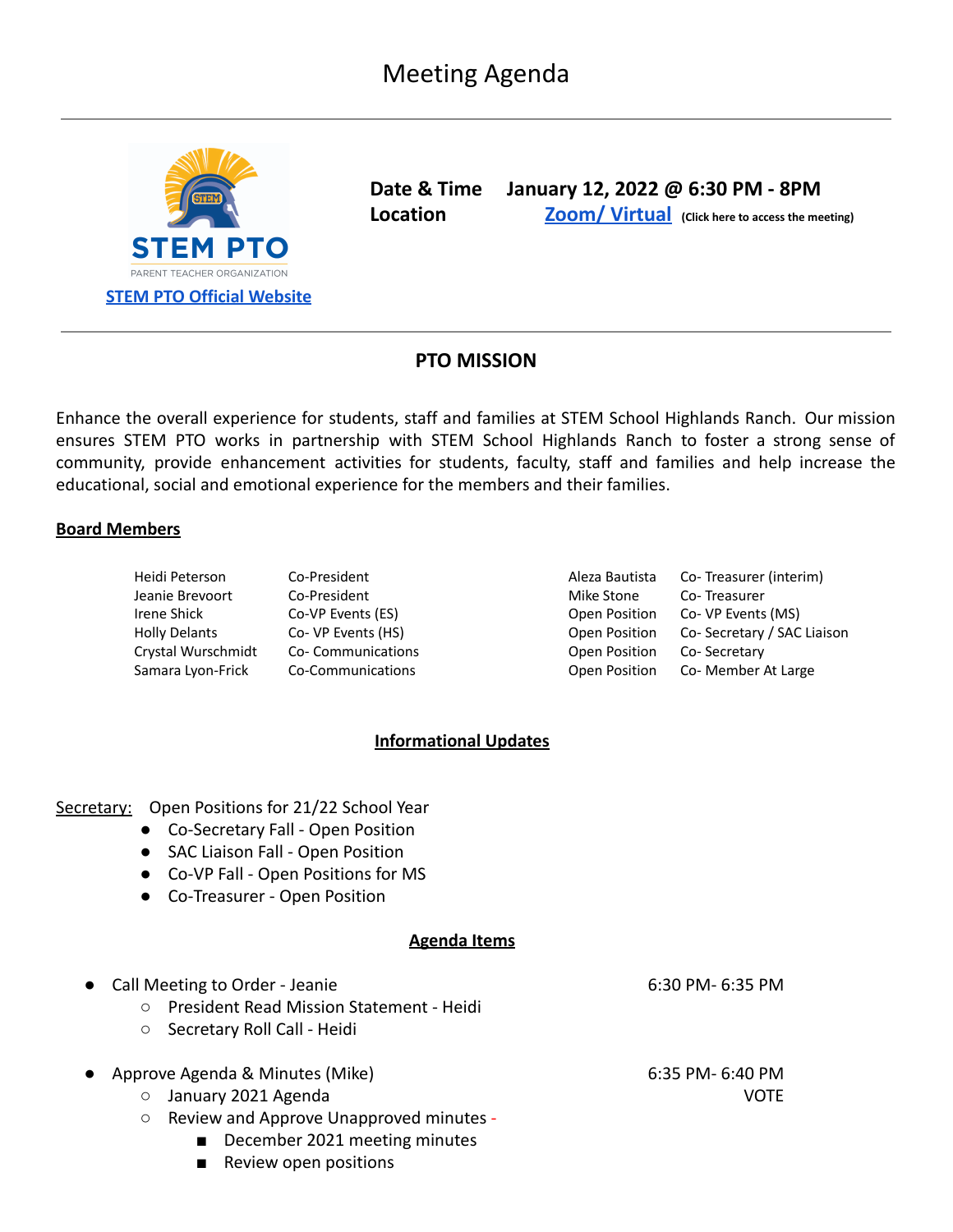| High School Student Government                                                                                                                                                                                                                                                                                                                                                                                                                      | 6:45 PM - 7:00 PM |
|-----------------------------------------------------------------------------------------------------------------------------------------------------------------------------------------------------------------------------------------------------------------------------------------------------------------------------------------------------------------------------------------------------------------------------------------------------|-------------------|
| Tjaden Litwiler Student Government Update<br>О                                                                                                                                                                                                                                                                                                                                                                                                      |                   |
| <b>STEM Center for Strength</b><br><b>Community Update</b><br>$\circ$                                                                                                                                                                                                                                                                                                                                                                               | 7:00 PM - 7:10 PM |
| Presidents Report: (Heidi and Jeanie)                                                                                                                                                                                                                                                                                                                                                                                                               | 7:10 PM - 7:20 PM |
| <b>BOD</b> update<br>O<br>STEMFest! (March 31)<br>$\bigcirc$<br>FunRun (April 14)<br>$\bigcirc$                                                                                                                                                                                                                                                                                                                                                     |                   |
| Co-VP Events: (Holly and Irene)<br>Comments/Updates<br>$\circ$                                                                                                                                                                                                                                                                                                                                                                                      | 7:20 PM -7:30 PM  |
| Co-Communications: (Crystal and Samara)<br>Content gathering for weekly Newsletter<br>$\circ$<br>Parent Engagement<br>O<br>StemGIVES, the wrap up - info shared in 1/21 newsletter?<br>O<br>Facebook link to other STEM School HR Groups<br>O                                                                                                                                                                                                       | 7:30 PM - 7:40 PM |
| <b>STEMFest - Diversity portion</b><br><b>Teacher Appreciation Week</b><br>O<br>Stock the lounges<br>O<br>Monthly coffee at the center- Wed Jan 19th<br>O                                                                                                                                                                                                                                                                                           | 7:40 PM - 7:55 PM |
| Treasurer Report: (Aleza and Mike)<br>Comments/Updates<br>$\circ$                                                                                                                                                                                                                                                                                                                                                                                   | 7:55 PM -8:00 PM  |
| STEM Staff/ Admin Report: (LynAnn, Maura, Dr. Johnson)<br>Comments/Updates<br>О<br>$MS -$<br>$\circ$<br>$\rightarrow$ 8th grade outbreak status;<br>$\rightarrow$ teacher formal evaluations started;<br>→ Stem's Got Talent will take place March 24th at Mission Hills Church; Auditions are<br>February 17th in Mr. Gomez's Music Room 149.<br>→ Keystone Science Camp Trip - Feb. 9-11; new dates added: Feb 23-25<br>→ 7th/8th Grade Seacamp - | 8:00 PM - 8:10 PM |
| <b>Public Comment/Questions</b>                                                                                                                                                                                                                                                                                                                                                                                                                     | 8:10 PM - 8:15 PM |
| Adjournment                                                                                                                                                                                                                                                                                                                                                                                                                                         | 8:15 PM           |